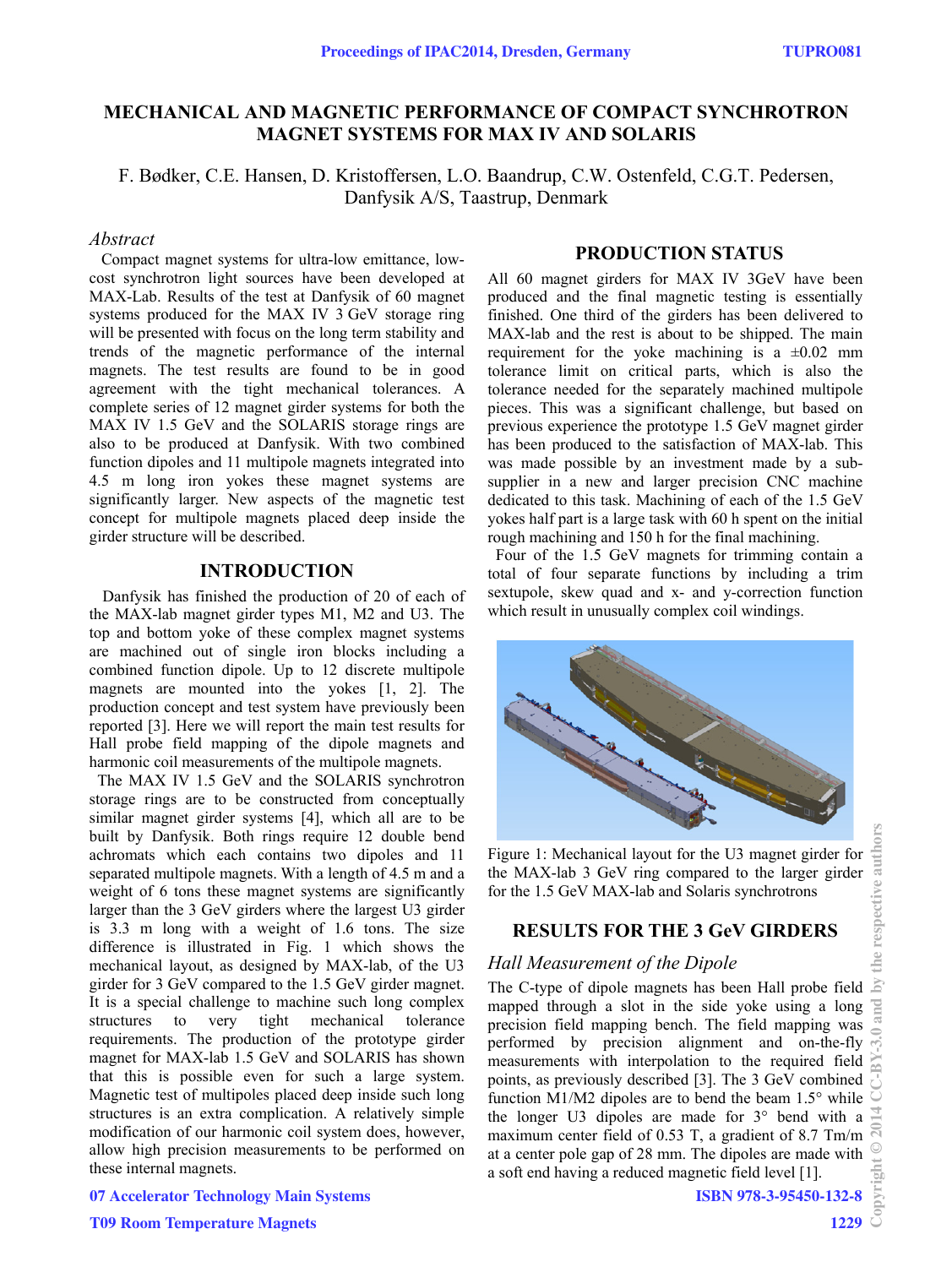The long-term stability of the Hall probe was not as good as expected and therefore a daily correction is now performed in a reference magnet which reduces the drift to below 100 ppm. Figure 2 shows the variation of the measured on-axis field integral relative to the average dipole strength. The standard deviation of this variation is 0.07% for all three girder types. In comparison the  $\pm 0.04$ mm tolerance on the 28 mm pole gap due to the allowed  $\pm 0.02$  mm mechanical tolerance on the top and bottom poles corresponds to a field variation of  $\pm 0.14\%$ . For a few of the first measured dipoles before the Hall probe drift correction the variation is larger, but with the correction all are within. This result shows that it is possible, with careful functional machining [3], to avoid the buildup of additional tolerances due to tolerances on the yoke. Similar results are obtained for the field gradient variation.



Figure 2: The relative field integral strength deviation from the average strength for the M1, M2 and U3 dipoles.

#### *Harmonic Coil Multipole Measurements*

 The multipole magnets are measured by rotating coil measurements using short tangential pick-up coils at a measuring radius of 10.7 mm on a rod inserted from the entrance or exit end. The short term stability of this system is very good [3]. Long term stability of the main gradient strength and magnet rotation angle were harder to maintain with re-installation on each new girder magnet, but good stability was obtained by avoiding any changes in the coil installation and rotation concept. Fig. 3 shows the relative variation of the measured gradient strength for the four U3 quadrupoles at nominal excitation level. The standard deviation on this variation is 0.07% with a maximum of 0.16%. For the M1/M2 quadrupoles the standard deviation on the gradient variation is 0.16%. In comparison a 0.02 mm displacement of the four poles of the quadrupole can give gradient variations up to 0.3%. The higher harmonic content has for the M2 QDE been obtained by Opera-3D calculations and the relative amplitudes are in Table 1 compared to the measured values averaged over the M2 quadrupoles of both the QDE and QFE type (as they are mechanically similar). The measured average values are also shown for the U3 quadrupole. The harmonics terms up to n=20, which are not shown, are all below 0.1 unit indicating a high performance transverse pole profile and high performance of the wire eroded poles. The systematic n=6, 10 and 14 harmonics agree quite well with the 3D calculation for ISBN 978-3-95450-132-8 Copyright Copyright Copyright Copyright Copyright Copyright Copyright Copyright Copyright Copyright Copyright Copyright Copyright Copyright Copyright Copyright Copyright Copyright Copyright Copyright Copyright Copyright C

M2. The 9.3 unit n=6 term on the M2 quadrupoles is for U3 reduced to 2.1 unit by chamfering of the pole ends. The calculated 3.9 unit octupole is expected mainly to be due to differences in the horizontal/vertical return yoke path length but is slightly overestimated compared to the measured 2.5 unit. The standard deviation on the measured harmonics is also shown in Table 1. The highest harmonic error term on any of the quadrupole magnets is 9 unit. In comparison a sextupole of up to 11 units or 8 unit octupole can be generated by the allowed  $\pm 0.02$  mm position tolerances on the pole placements. This shows that both the gradient variation and the harmonic error content is within what could be expected for the allowed mechanical tolerances without any issue of tolerance build-up.

Table 2 and 3 show the higher harmonic error content calculated with Opera-3D for the sextupoles and octupoles in the M2/M1 girders. The average and standard deviation of the measured values are also shown, except for the terms up to n=20 which are below 0.4 unit. If needed the n=9 and 15 terms for the sextupole and n=12 for the octupole could have been reduced by chamfering of the pole ends.



Figure 3: The relative integral gradient strength deviation from the average strength for the four U3 quadrupoles.

Table 1: Calculated higher harmonic for the M2 QDE quadrupole compared to the measured average values and standard deviation in units for the M2 quadrupoles. The test results for the U3 quadrupoles are also shown.

|    | $C_n$ for QDE | $C_n$ for M2 quads |     | $C_n$ for U3 quads |         |
|----|---------------|--------------------|-----|--------------------|---------|
| n  | Calculated    | Measured St.Dev.   |     | Measured           | St.Dev. |
| 3  | 0.6           | 3.1                | 1.7 | 2.9                | 1.6     |
| 4  | 3.9           | 2.5                | 1.6 | 3.1                | 1.8     |
| 5  | 0.1           | 0.6                | 0.3 | 0.5                | 0.3     |
| 6  | 8.8           | 9.3                | 0.5 | 2.1                | 0.4     |
| 7  | 0.1           | 0.2                | 0.1 | 0.2                | 0.1     |
| 8  | 0.1           | 0.2                | 0.2 | 0.4                | 0.1     |
| 9  | 0.0           | 0.2                | 0.1 | 0.2                | 0.1     |
| 10 | 1.8           | 1.5                | 0.1 | 3.2                | 0.1     |
| 14 | 0.9           | 0.8                | 0.1 | 0.9                | 0.0     |
| 18 | 0.2           | 0.2                | 0.1 | 0.2                | 0.1     |

07 Accelerator Technology Main Systems T09 Room Temperature Magnets